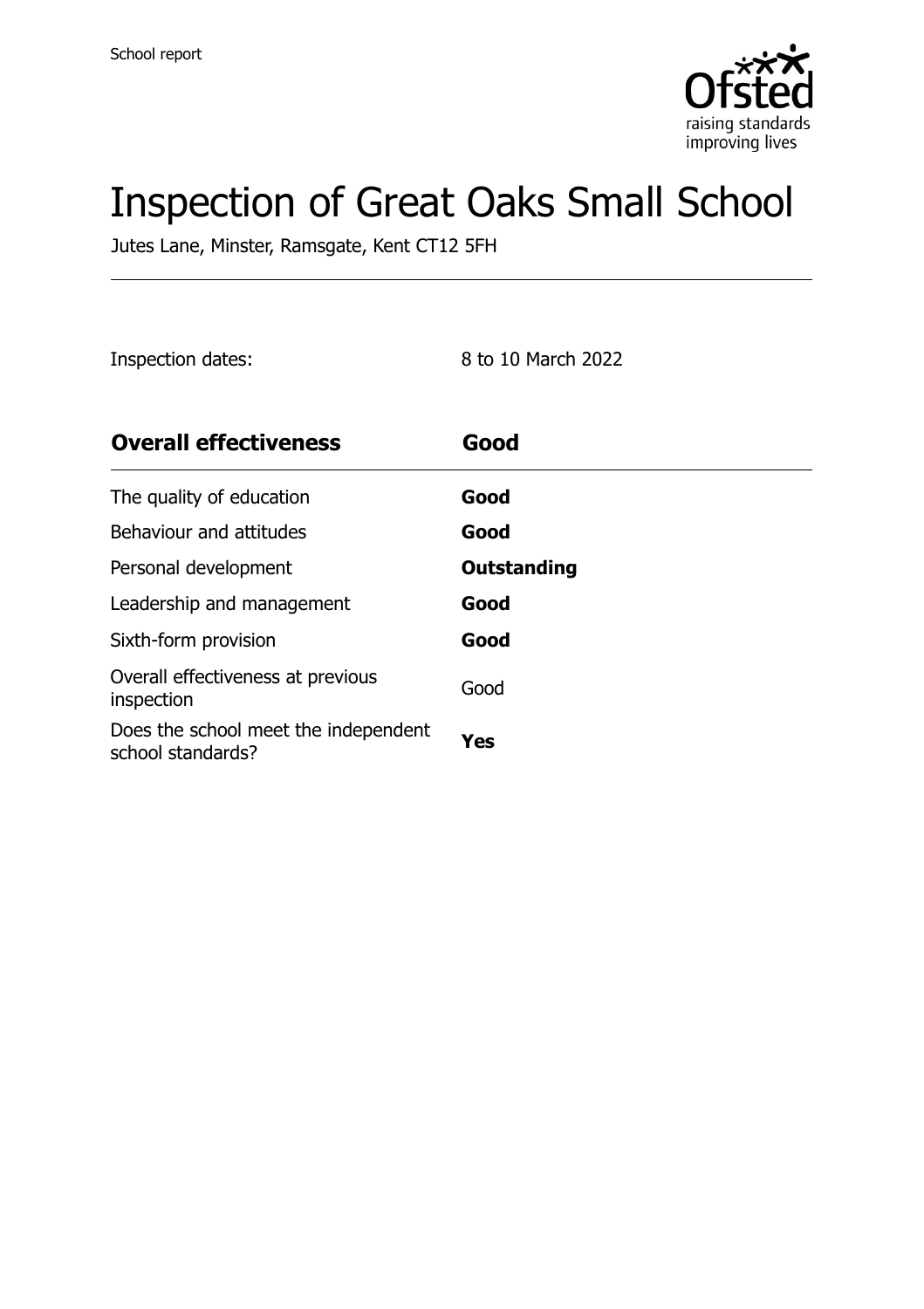

### **What is it like to attend this school?**

Pupils are proud of their school. They compare their experiences here favourably to those they have had in the schools they attended in the past. Students in the sixth form enjoy the unique environment provided by the surroundings and accommodation they presently occupy, although happily shared that the Farmhouse site also has its benefits. Students are quietly ambitious because staff expect a lot from them. Aspirations are also high for younger pupils at the main school because staff look for the potential in every pupil and work tirelessly to unlock it.

Pupils behave well here, although some do not attend as often as they should, despite the ongoing efforts of leaders and staff. Pupils report that when they feel anxious and have problems, staff listen and are fair and forgiving. Pupils say that they feel free from bullying and that they feel safe here, but 'not enclosed'. Pupils like the breaks they get between lessons. They like cooking and their lunchtimes. They enjoy the fact the school is small, and that staff can be trusted to do what they say they will, and not 'just go off and do nothing'.

#### **What does the school do well and what does it need to do better?**

This is a happy and improving school. One pupil described it as, 'Certainly, a community first, but also very much a good school to be at.' As part of the same discussion, other pupils agreed that the ethos of the school suited them well and shared that they feel staff are there to support them in their learning, but also in understanding the world around them. Inspectors found this to be true.

Leaders and staff place a very high priority on supporting pupils' personal development. This work is led from the top. The headteacher in particular understands that this aspect of the school's provision needs to be exceptional. As a result, pupils' social and emotional, physical and mental well-being is served well by a dedicated and highly effective team of teaching and support staff.

The school's curriculum is very personalised in nature. Pupils in the secondary phase and students in the sixth form follow programmes of study that are tailored to their individual interests and needs. These are closely linked to the national curriculum at key stage 3, evolving to three bespoke pathways by the time students join the sixth form.

Leadership of the curriculum has become more established since the last inspection. Specialist staff ensure that pupils benefit from high-quality teaching. This impacts positively on pupils' attitudes to school and learning, including in the arts, physical education and learning in the outdoor environment.

While pupils' personal development is supported well by the school's friendly and nurturing culture, the formal curriculum is also effective in this respect. A personal, social and health education (PSHE) programme has been adapted specifically to meet the needs of pupils at this school. Sex and relationships education is closely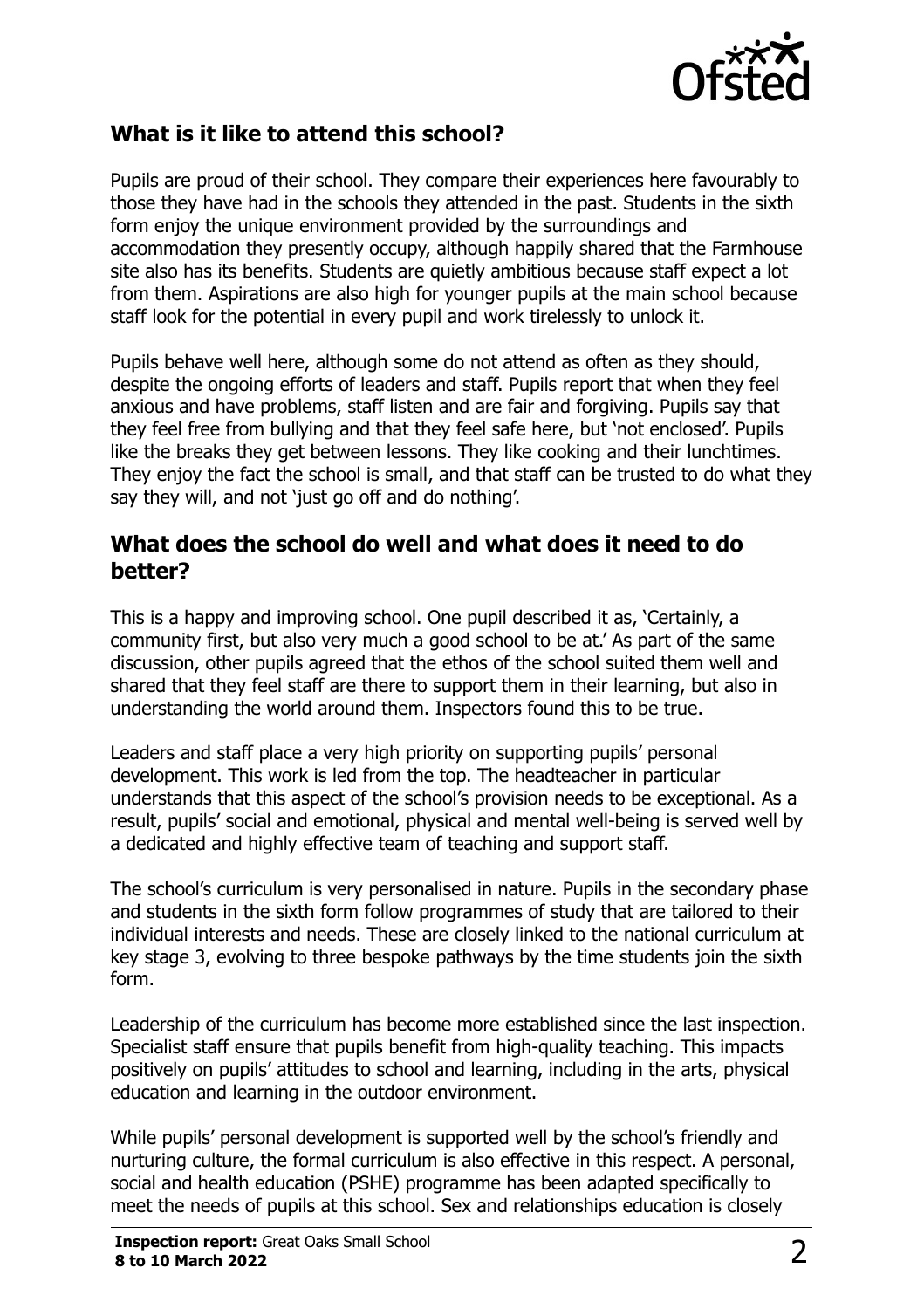

aligned to PSHE, which is also supplemented by weekly citizenship and 'skills' sessions. These enable pupils to learn about democracy, respect for different cultures and how their social and communication skills impact their relationships with others. Classroom visits during the inspection found pupils to be enjoying these sessions, with pupils confident to discuss issues such as children's rights, listening patiently to differing views and not being afraid to openly disagree.

The breadth of the curriculum meets the needs of pupils well and is ever evolving. Leaders are proud of the school's offer for science, which has grown over recent years and enables pupils to achieve at GCSE and A level. This is particularly impressive in such a small special school, where access to resources is limited. However, recent changes in staffing mean that the expertise available to teach the current range of science qualifications is not as strong as it might be. Leaders have acted quickly to make temporary arrangements but know these are not sustainable in the long term. They are also looking to improve the range of resources, including access to specialist premises, to enable the school's science offer to become more established.

Pupils follow a tailored mathematics and English curriculums throughout their time at the school. While some pupils follow functional skills routes in these subjects, others follow GCSE courses, including in the sixth form, where some students study A-level mathematics. Whatever pathways students follow in the sixth form, the school is successful at preparing them for their next steps in education and training. Destinations after the sixth form included universities, colleges or specialist training providers last year. This year's cohort has similar aspirations.

Staff are happy and proud to work at the school. The confidential staff survey was particularly positive about workload and well-being. Ofsted's parent survey was also mostly positive, with many written responses praising the work of staff, including non-teaching support staff.

The work of the trust board continues to evolve over time. Trustees work in close partnership with the headteacher to ensure that the school meets all of the requirements of the independent school standards successfully. Most trustees are relatively new but are already honing their skills and their understanding of what their duties are. They have attended a range of relevant training and understand that their roles are strategic in nature. Trustees are also mindful of their role in holding leaders to account and in ensuring oversight of the welfare, health and safety of all in the school. This includes making timely decisions to remedy shortcomings in resources available to staff and to ensure that issues raised in the school's most recent fire risk assessment are fully addressed within a sensible time frame.

### **Safeguarding**

The arrangements for safeguarding are effective.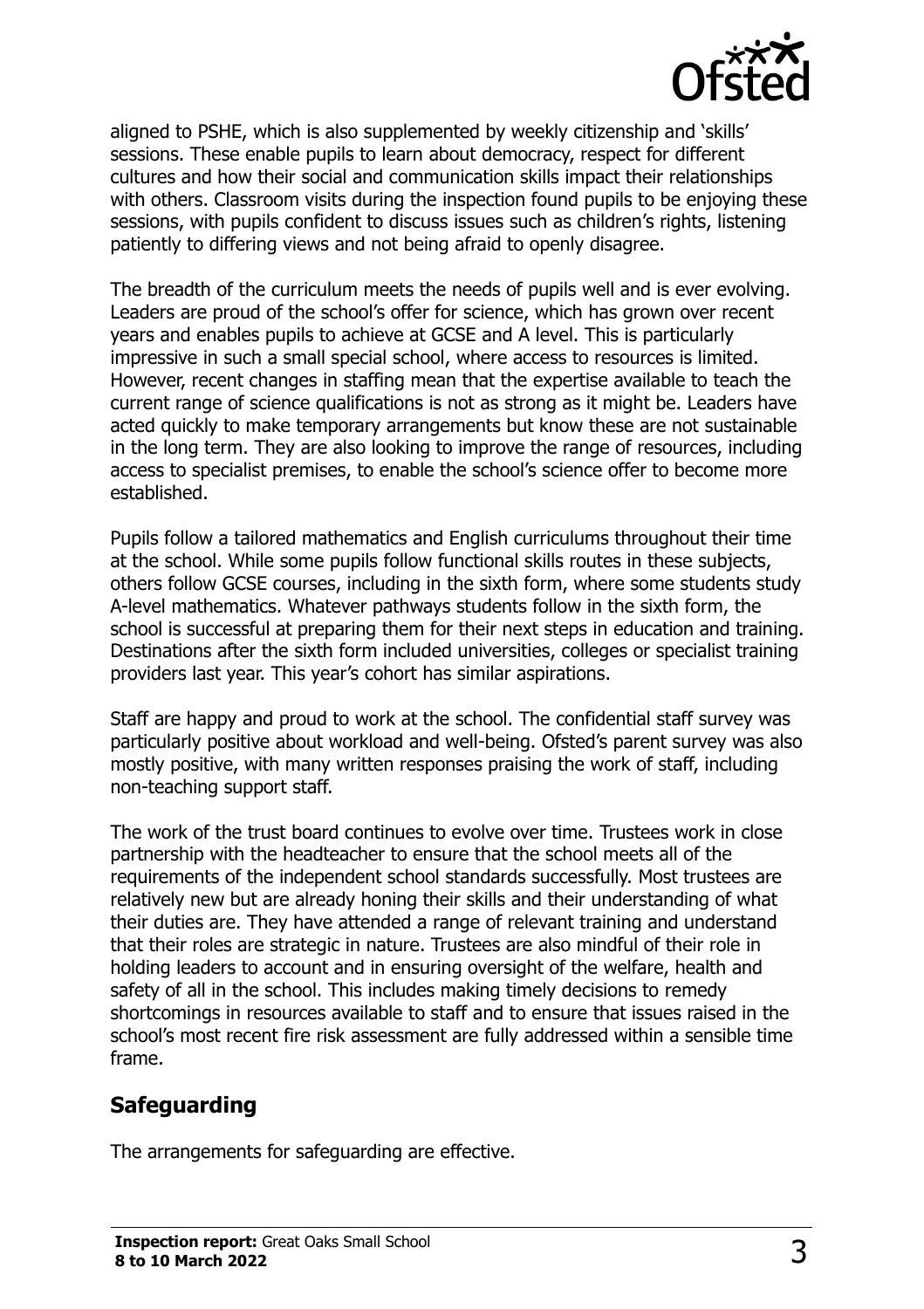

Staff fully understand their individual roles in keeping pupils safe, both in and outside of school. They also understand their collective responsibility to work to keep all pupils and students in the sixth form safe. Leaders have created a culture where staff are vigilant and act when they have concerns. Training is up to date and enables staff to understand the additional risks faced by pupils with complex special educational needs and/or disabilities. Checks on adults at the school are comprehensive. Procedures and policies are fit for purpose, including the school's safeguarding policy which is published on the school's website.

# **What does the school need to do to improve? (Information for the school and proprietor)**

- The school's curriculum has evolved over time as the school has expanded. This includes in key stage 4 and the sixth form, where students can now access GCSE and A-level science qualifications. While this is a very positive development, leaders need to ensure that all staff delivering the science curriculum have the specialist knowledge required and that the resources available fully support pupils to achieve as well in science as they can.
- Leaders and trustees take their responsibilities to protect the welfare, health and safety of pupils and staff seriously. This includes making the required statutory checks on adults at the school, routine checks on the school's premises and ensuring that risk assessments are in place. The latest fire risk assessment has highlighted some key priorities that need to be addressed as soon as reasonably possible. Leaders and trustees are aware of this. They should now act in a timely manner to rectify these priorities.

### **How can I feed back my views?**

You can use [Ofsted Parent View](http://parentview.ofsted.gov.uk/) to give Ofsted your opinion on your child's school, or to find out what other parents and carers think. We use information from Ofsted Parent View when deciding which schools to inspect, when to inspect them and as part of their inspection.

The Department for Education has further quidance on how to complain about a school.

If you are the provider and you are not happy with the inspection or the report, you can [complain to Ofsted.](http://www.gov.uk/complain-ofsted-report)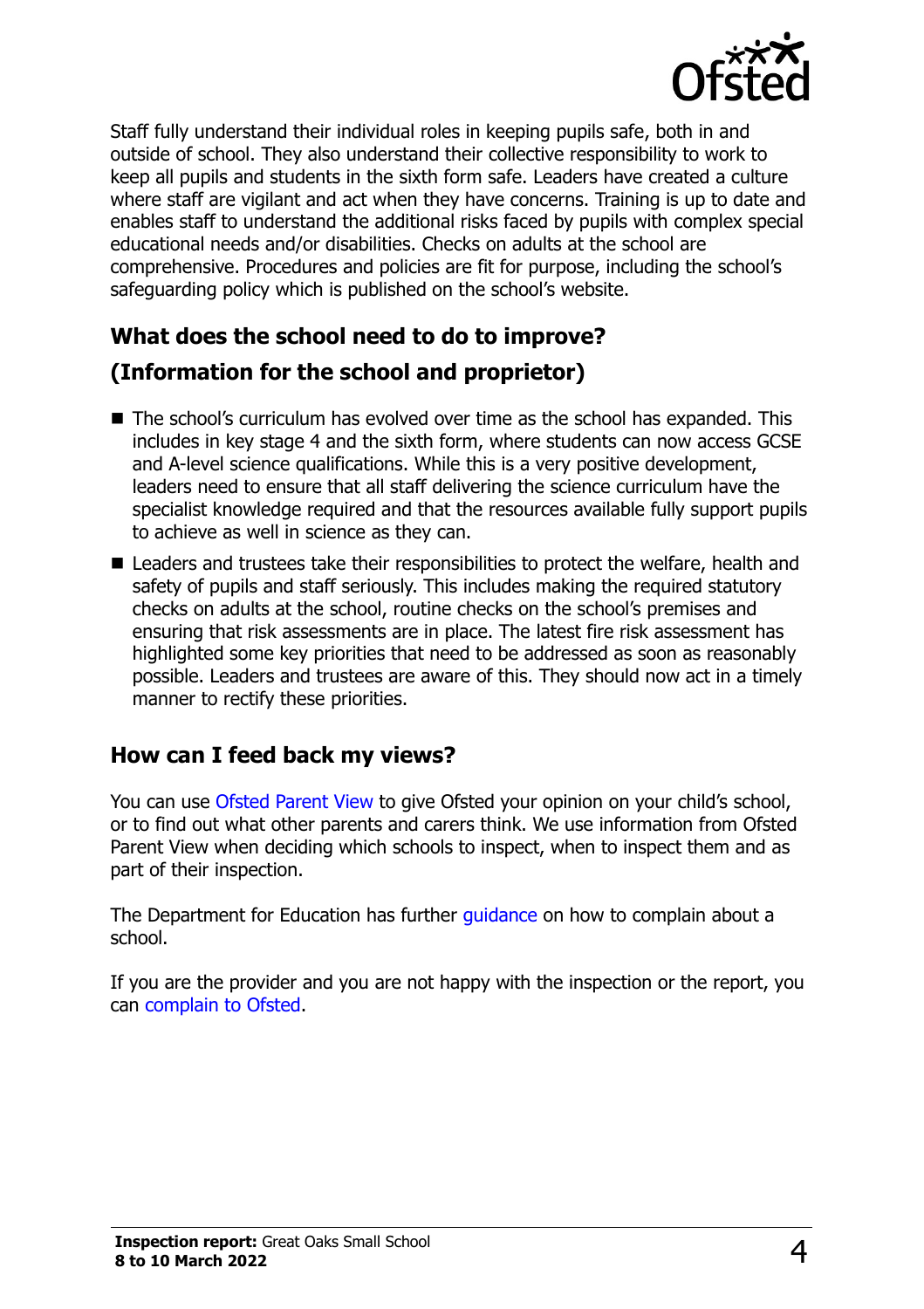

# **School details**

| Unique reference number                          | 133539                                     |
|--------------------------------------------------|--------------------------------------------|
| <b>DfE registration number</b>                   | 886/6093                                   |
| <b>Local authority</b>                           | Kent                                       |
| <b>Inspection number</b>                         | 10214655                                   |
| <b>Type of school</b>                            | Other independent special school           |
| <b>School category</b>                           | Independent school                         |
| Age range of pupils                              | 11 to 19                                   |
| <b>Gender of pupils</b>                          | Mixed                                      |
| Gender of pupils in the sixth form               | Mixed                                      |
| Number of pupils on the school roll              | 37                                         |
| Of which, number on roll in the sixth 10<br>form |                                            |
| <b>Number of part-time pupils</b>                | $\overline{0}$                             |
| <b>Proprietor</b>                                | <b>Trustees of Great Oaks Small School</b> |
| <b>Chair</b>                                     | <b>Clive Best</b>                          |
| <b>Headteacher</b>                               | Julie-Anne Kelly                           |
| <b>Annual fees (day pupils)</b>                  | £36,000                                    |
| <b>Telephone number</b>                          | 01843 822 022                              |
| <b>Website</b>                                   | www.greatoakssmallschool.co.uk             |
| <b>Email address</b>                             | office@greatoakssmallschool.co.uk          |
| Date of previous inspection                      | 30 January to 1 February 2018              |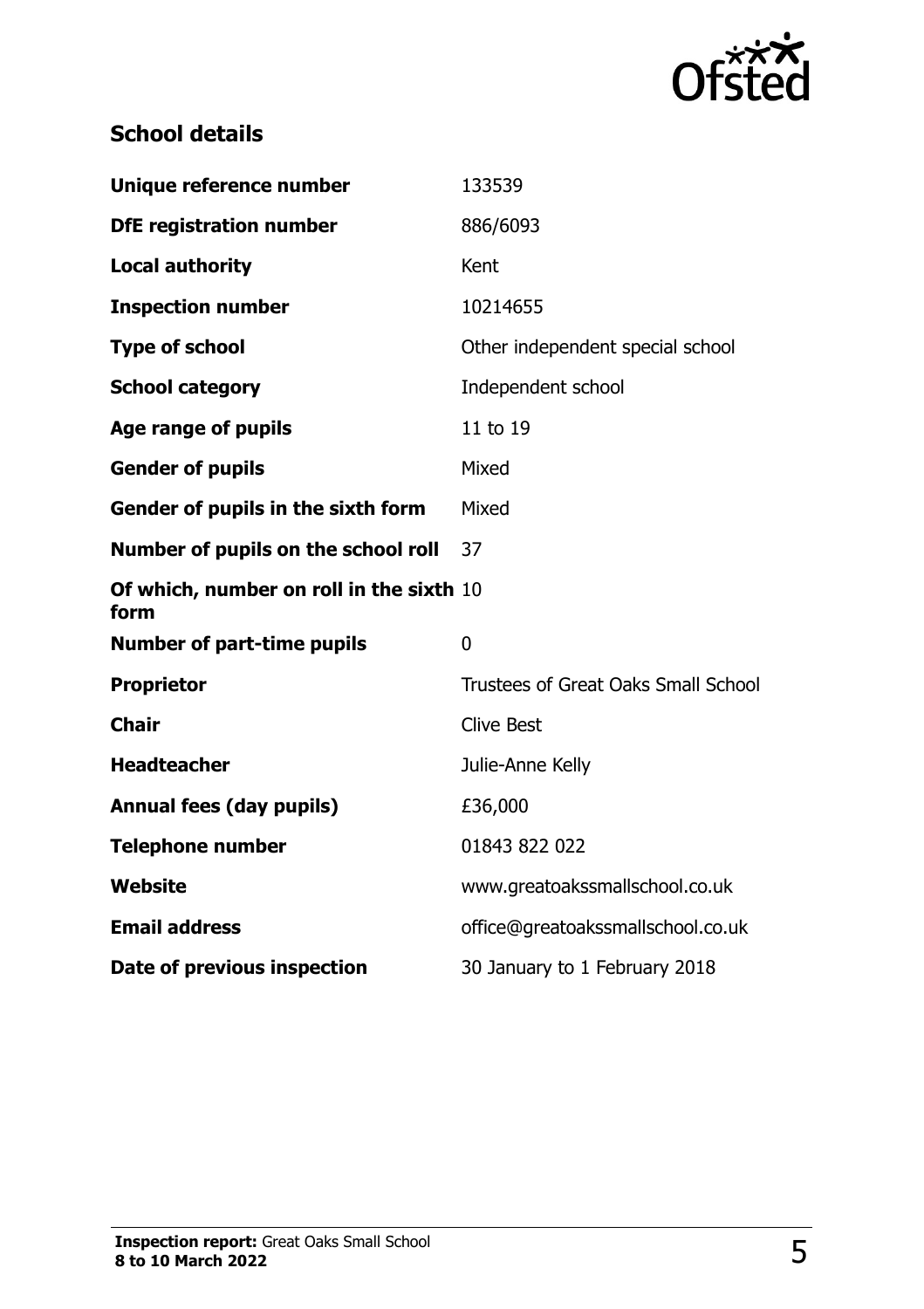

#### **Information about this school**

- Great Oaks Small School provides education for pupils who have a diagnosis of autism spectrum disorder or social communication disorders. All pupils currently attending the school have an education, health and care plan. Most pupils are placed and funded at the school by a local authority.
- The Board of Trustees of Great Oaks Small School is registered as the proprietor of the school. The board of trustees also provides governance for the school.
- The school rents a suite of rooms at Discovery Park Business Centre, The Gateway, Sandwich, CT13 9FF, where sixth-form students and some pupils in Year 11 study.
- The school does not presently make use of alternative provision.

#### **Information about this inspection**

Inspectors carried out this inspection under section 109(1) and (2) of the Education and Skills Act 2008. The purpose of the inspection is to advise the Secretary of State for Education about the school's suitability for continued registration as an independent school.

The school meets the independent school standards. These are the requirements set out in the schedule to the Education (Independent School Standards) Regulations 2014.

This was the first routine inspection the school received since the COVID-19 pandemic began. Inspectors discussed the impact of the pandemic with the school leaders and have taken that into account in their evaluation.

- Inspectors held a wide range of meetings with the headteacher, senior leaders, curriculum leaders and teaching and support staff. The lead inspector had a meeting with the chair of the board of trustees and two other trustees. He also talked on the telephone to representatives of two local authorities who place pupils at the school.
- Inspectors carried out deep dives in these subjects: mathematics, science and personal, social and health education. Deep dives included visiting lessons, looking at pupils' work and talking to leaders, teachers and pupils about how teaching in these subjects builds on pupils' knowledge over time.
- **Inspectors toured the premises and accommodation on both sites of the school.** They checked a range of policies and documents, including the school's single central record. They also reviewed the school's website and other records regarding the welfare, health and safety of pupils and staff linked to the independent school standards.
- Inspectors gathered evidence to explore the impact of pupils' behaviour, the school's wider curriculum offer and how leaders support staff with their workload.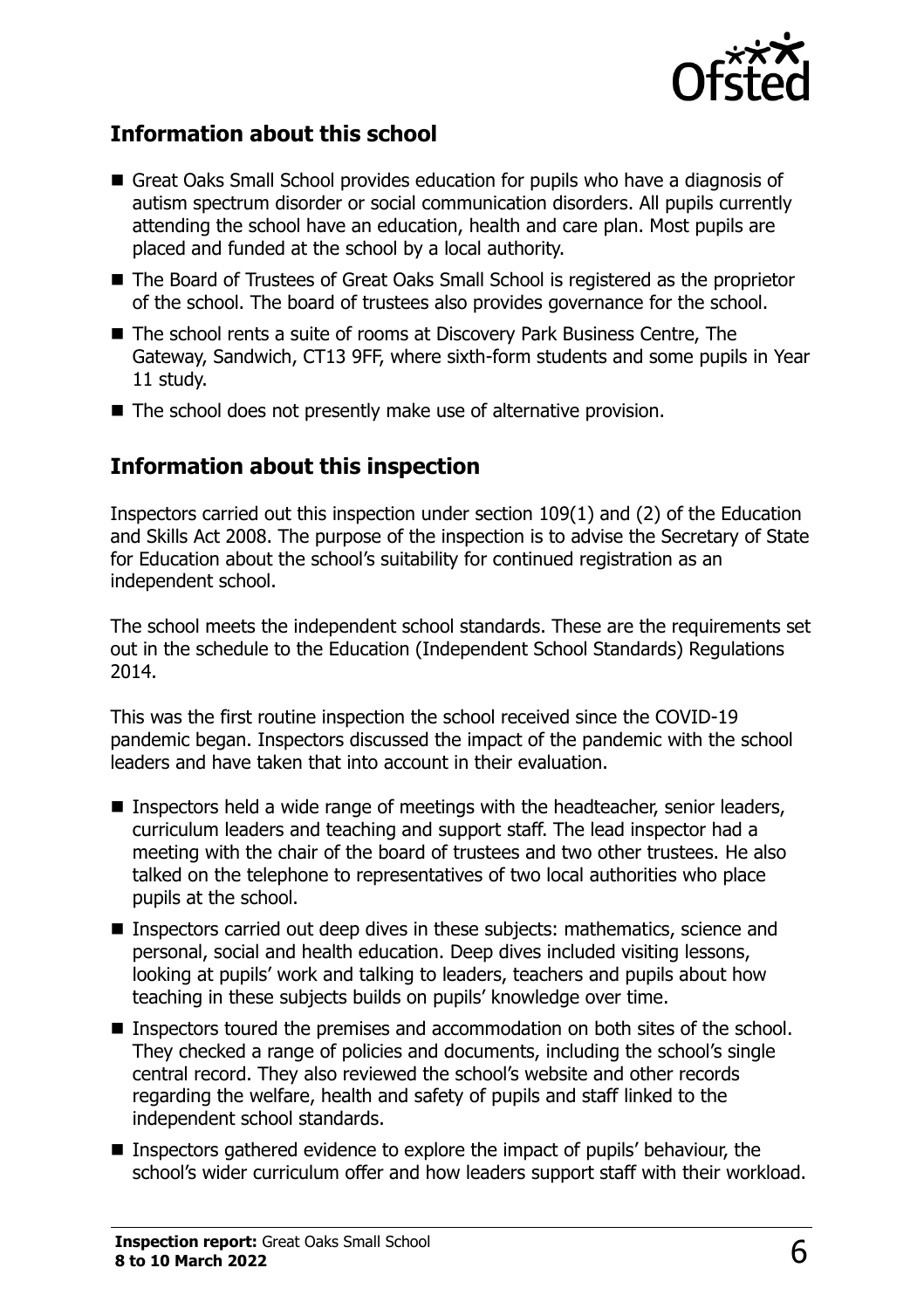

- **Pupils were talked to throughout the inspection to gain their views about the** school. This included two formal meetings with different groups, including students from the sixth form.
- **Inspectors considered the views of parents submitted through Ofsted's online** parent survey. Ofsted's staff survey was also taken into account.

#### **Inspection team**

Clive Close, lead inspector **Her Majesty's Inspector** 

Sue Bzikot **Contract Contract Contract Contract Contract Contract Contract Contract Contract Contract Contract Contract Contract Contract Contract Contract Contract Contract Contract Contract Contract Contract Contract Con**